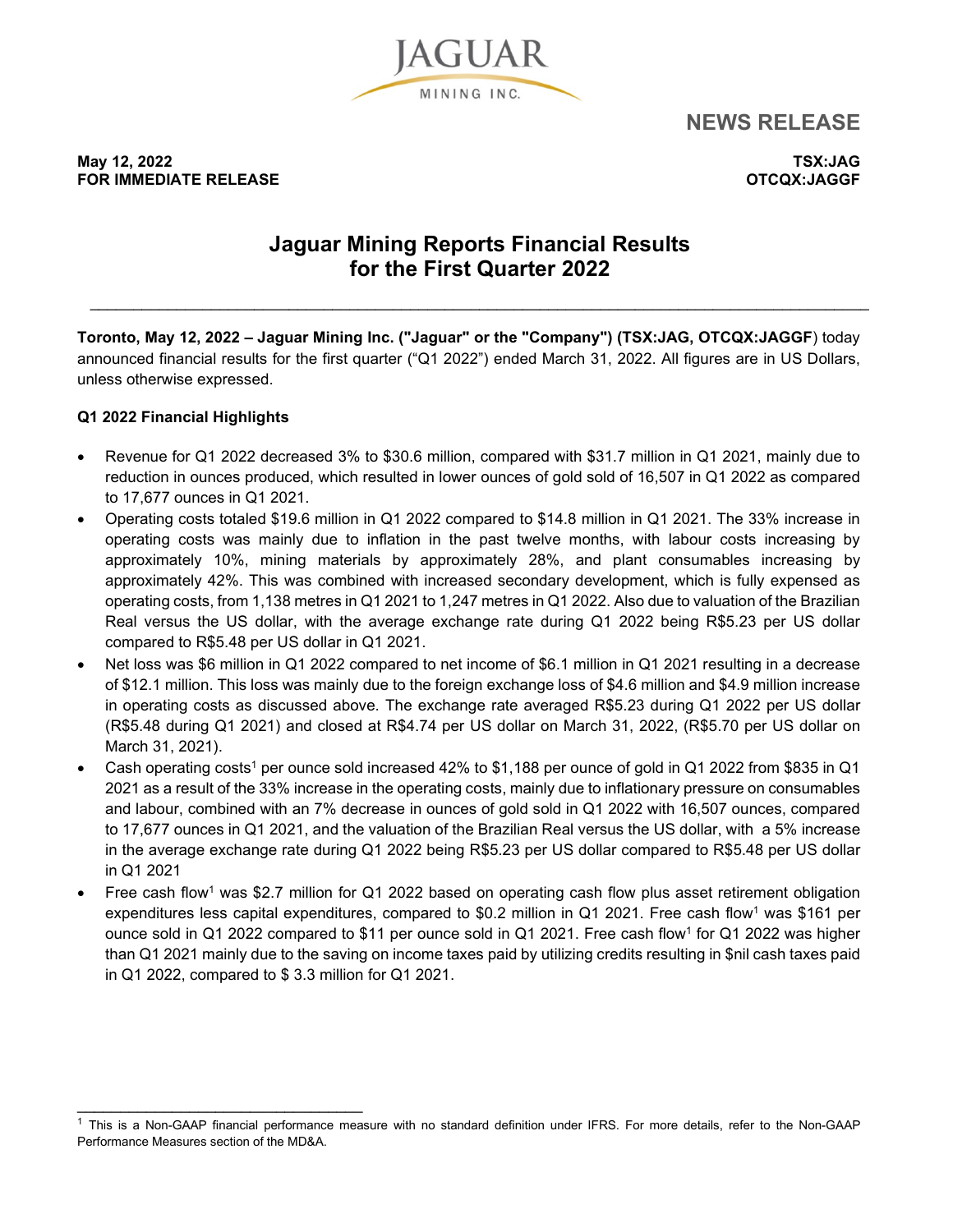### **Cash Position and Working Capital1**

- As of March 31, 2022, the Company had cash and cash equivalents of \$34.8 million, compared to \$40.4 million reported for December 31, 2021.
- As of March 31, 2022, working capital<sup>1</sup> was \$22.4 million, compared to \$32 million on December 31, 2021, which includes \$3 million (December 31, 2021 – \$3 million) in short-term loans from Brazilian banks. The decrease in working capital<sup>1</sup> is due to lower operating cash flow generated during Q1 2022, combined with the strength of the Brazilian Real as compared to the US dollar, during the same period.

### **Cost Trends and Optimization Measures**

- During Q1 2022, the Company's production was impacted by a severe rainy season in early 2022 which resulted in certain extraordinary expenditures approximating to \$1 million for the quarter. This included extra costs incurred on road and mine access remediation, sanitation and transportation expenses, and direct purchasing and higher stocking of certain high-risk items such fuel, drinking water, etc.
- The Company is currently targeting cost reductions in head count, capital expenditures, third party services, warehousing (with focus on working capital), material and plant consumptions, and G&A. These cost cutting measures are expected to generate savings for remainder of 2022.
- The Company expects to deliver towards the lower end of its annual production guidance of 86,000 to 94,000 ounces. At the lower end of the guidance, with a US\$ to Brazilian Real foreign exchange ranging between R\$5- 5.30 and incorporating the impacts of the cost savings initiative, the Company expects to meet the higher end of the annual cost guidance of \$1,150 to \$1,250 per ounce for the remaining part of the year 2022.

### **Q1 2022 Quarterly Dividend**

\_\_\_\_\_\_\_\_\_\_\_\_\_\_\_\_\_\_\_\_\_\_\_\_\_\_\_\_\_\_\_\_\_

- The Company is also pleased to announce that its Board of Directors has declared a cash dividend of C\$0.04 per common share of the Company, to be paid on May 31, 2022, to shareholders of record as of the close of business on May 20, 2022. The dividend qualifies as an eligible dividend for Canadian income tax purposes.
- The Board of Directors intends to review, among other things, the Company's budget, cash flow forecast and existing market conditions on a quarterly basis in order to determine whether any additional dividends will be declared on Shares for subsequent quarters.

Vern Baker, President and CEO of Jaguar Mining stated: *"We have started Q2 2022 with a sense of optimism after a very challenging first quarter. Production in April moved back to targeted levels, as the teams at Turmalina and Pilar put in a tremendous effort to overcome the challenges of Q1 2022. Severely impacted by the weather and COVID-19, our operating teams have adapted plans and operating strategies to allow Jaguar to achieve the lower end of our 2022 production guidance.* 

*Production was extremely limited in January with an extraordinary rainy season and a dramatic increase in COVID-19 cases resulting in closures at both mines for intermittent periods of time which severely impacted production. Production increased in February and March and has now stabilized, and we now expect consistent performance at both operations.* 

*While we have endured a challenging quarter, we maintained a strong balance sheet, continued investing in the company´s future, and used the challenges to drive change in our teams as we continue to position the company for production and growth over the next several years."* 

<sup>&</sup>lt;sup>1</sup> This is a Non-GAAP financial performance measure with no standard definition under IFRS. For more details, refer to the Non-GAAP Performance Measures section of the MD&A.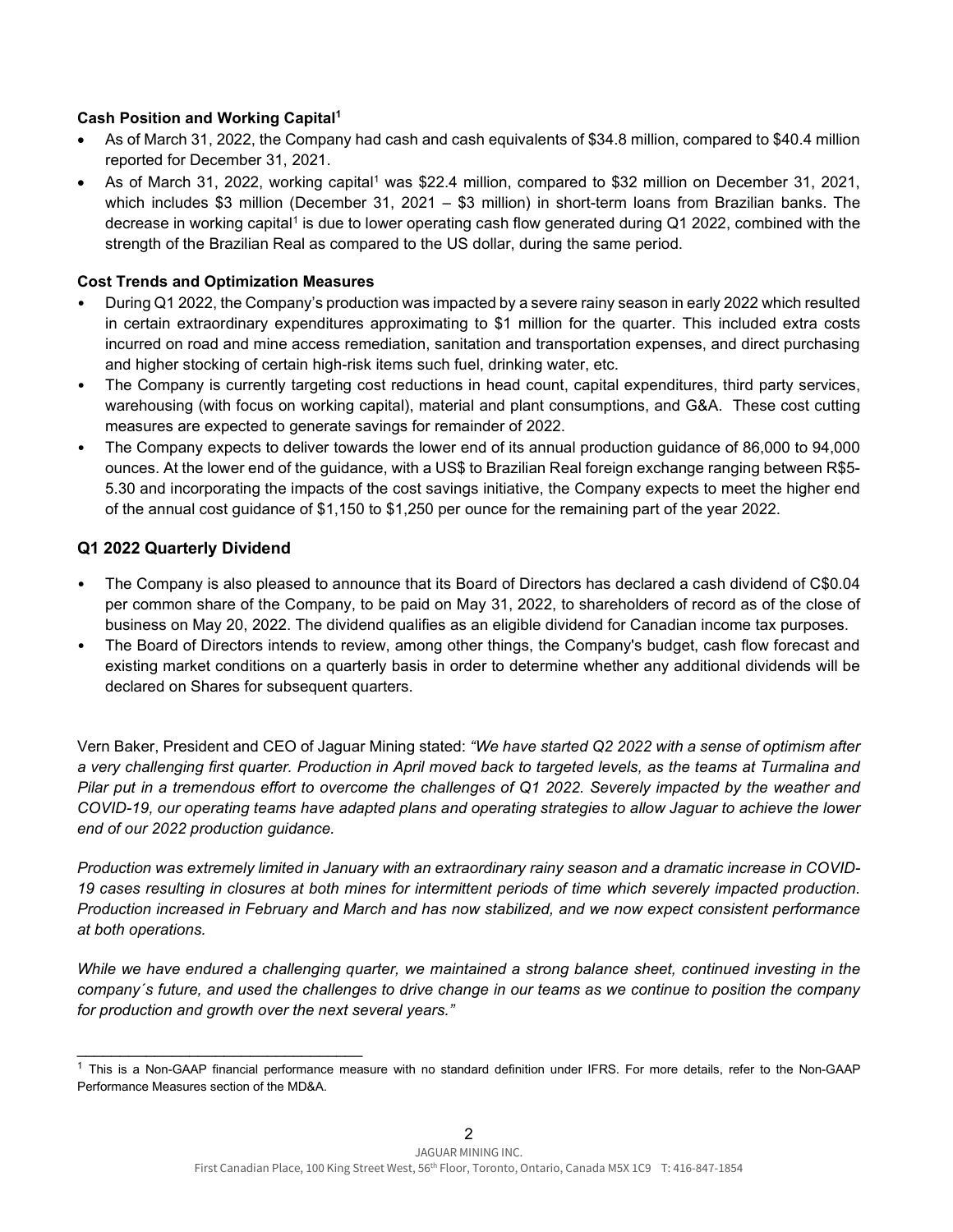#### **Q1 2022 Financial Results**

| (\$ thousands, except where indicated)           | Three months ended<br>March 31, |        |
|--------------------------------------------------|---------------------------------|--------|
|                                                  | 2022                            | 2021   |
| <b>Financial Data</b>                            |                                 |        |
| Revenue                                          | \$<br>$30,619$ \$               | 31,686 |
| Operating costs                                  | 19,617                          | 14,761 |
| Depreciation                                     | 4,696                           | 4,759  |
| Gross profit                                     | 6,306                           | 12,166 |
| Net (loss) income                                | (6,034)                         | 6,109  |
| Per share ("LPS")                                | (0.08)                          | 0.08   |
| EBITDA <sup>1</sup>                              | 1,735                           | 13,073 |
| Adjusted EBITDA <sup>1,2</sup>                   | 6,786                           | 11,948 |
| Adjusted EBITDA per share <sup>1,2</sup>         | 0.09                            | 0.16   |
| Cash operating costs (per ounce sold) $1$        | 1,188                           | 835    |
| All-in sustaining costs (per ounce sold) $1$     | 1,680                           | 1,296  |
| Average realized gold price (per ounce) $1$      | 1,855                           | 1,793  |
| Cash generated from operating activities         | 7,707                           | 6,466  |
| Free cash flow <sup>1</sup>                      | 2,650                           | 197    |
| Free cash flow (per ounce sold) $^1$             | 161                             | 11     |
| Sustaining capital expenditures <sup>1</sup>     | 5,812                           | 6,269  |
| Non-sustaining capital expenditures <sup>1</sup> | 4,477                           | 2,808  |
| Total capital expenditures                       | 10,289                          | 9,077  |

<sup>1</sup> Average realized gold price, sustaining and non-sustaining capital expenditures, cash operating costs and all-in sustaining costs, adjusted operating cash flow, free cash flow, EBITDA and adjusted EBITDA, and adjusted EBITDA per share are non-GAAP financial performance measures with no standard definition under IFRS. Refer to the Non-GAAP Financial Performance Measures section of the MD&A.

<sup>2</sup> Adjusted EBITDA excludes non-cash items such as impairment, foreign exchange and write downs. For more details refer to the Non-GAAP Performance Measures section of the MD&A.

|                                                       | Three months ended<br>March 31, |        |
|-------------------------------------------------------|---------------------------------|--------|
|                                                       | 2022                            | 2021   |
| <b>Operating Data</b>                                 |                                 |        |
| Gold produced (ounces)                                | 16,663                          | 18,160 |
| Gold sold (ounces)                                    | 16,507                          | 17,677 |
| Primary development (metres)                          | 1,374                           | 878    |
| Secondary development (metres)                        | 1,247                           | 1,138  |
| Definition, infill, and exploration drilling (metres) | 26,305                          | 19,090 |

#### **Non-GAAP performance**

The Company has included the following Non-GAAP performance measures in this document: cash operating costs per ounce of gold sold, all-in sustaining costs per ounce of gold sold, average realized gold price (per ounce of gold sold), sustaining capital expenditures, non-sustaining capital expenditures, adjusted operating cash flow, free cash flow, earnings before interest, taxes, depreciation and amortization (EBITDA), adjusted EBITDA and working capital. These Non-GAAP performance measures do not have any standardized meaning prescribed by IFRS and, therefore, may not be comparable to similar measures presented by other companies.

The Company believes that, in addition to conventional measures prepared in accordance with IFRS, certain investors use this information to evaluate the Company's performance. Accordingly, they are intended to provide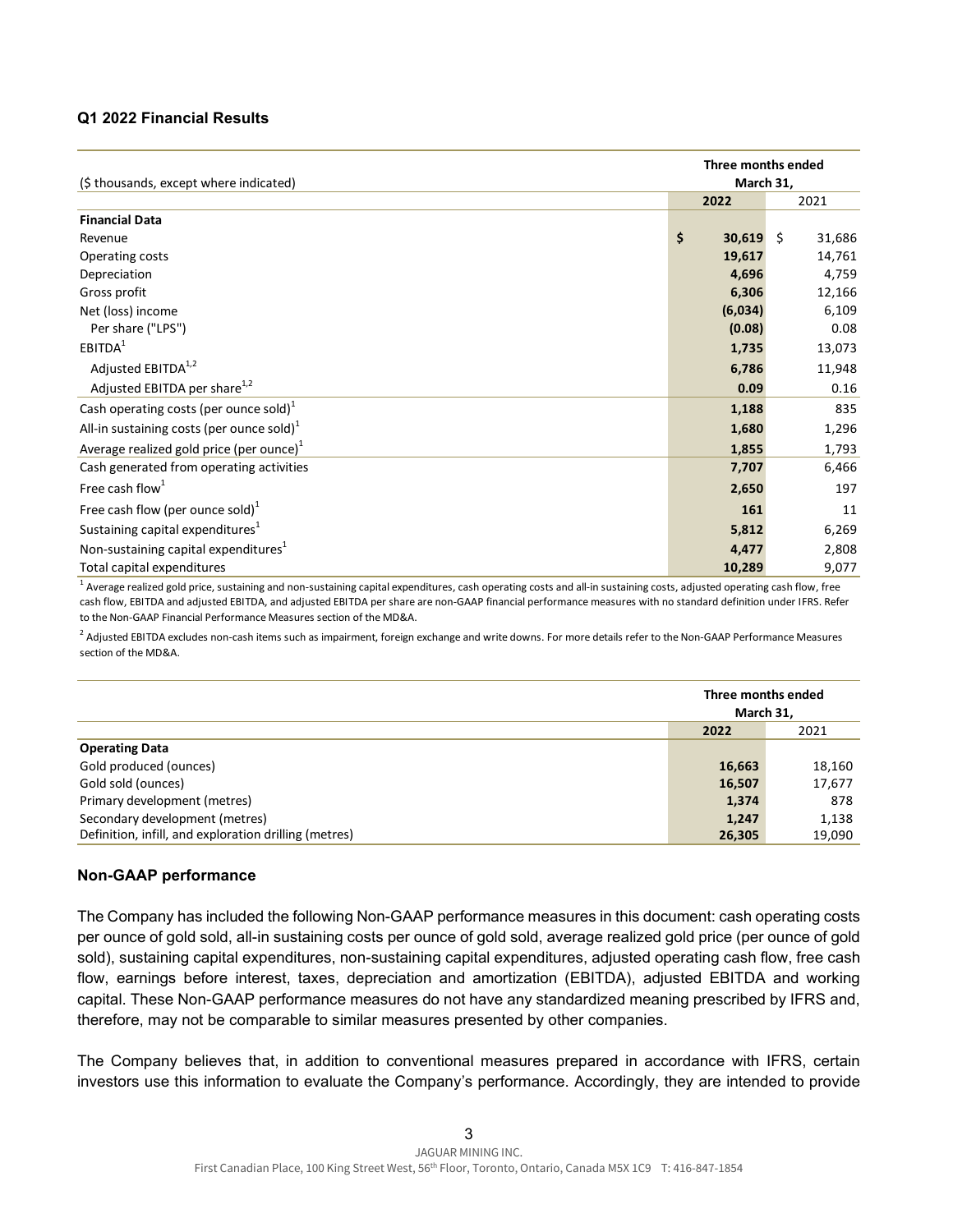additional information and should not be considered in isolation or as a substitute for measures of performance prepared in accordance with IFRS. More specifically, Management believes that these figures are a useful indicator to investors and management of a mine's performance as they provide: (i) a measure of the mine's cash margin per ounce, by comparison of the cash operating costs per ounce to the price of gold; (ii) the trend in costs as the mine matures; and (iii) an internal benchmark of performance to allow for comparison against other mines. The definitions of these performance measures and reconciliation of the Non-GAAP measures to reported IFRS measures are outlined below.

| (\$ thousands, except where indicated)              | Three months ended<br>March 31, |     |        |
|-----------------------------------------------------|---------------------------------|-----|--------|
|                                                     | 2022                            |     | 2021   |
| Operating costs                                     | \$<br>19,617                    | I\$ | 14,761 |
| General & administration expenses                   | 1,777                           |     | 1,404  |
| Corporate stock-based compensation                  | 522                             |     | 467    |
| Sustaining capital expenditures <sup>1</sup>        | 5,812                           |     | 6,269  |
| All-in sustaining cash costs                        | 27,728                          |     | 22,901 |
| Reclamation - accretion (operating sites)           | $\overline{\phantom{0}}$        |     | 8      |
| All-in sustaining costs                             | \$<br>$27,728$ \$               |     | 22,909 |
| Non-sustaining capital expenditures                 | 4.477                           |     | 2,808  |
| Exploration and evaluation costs (greenfield)       | 1,522                           |     | 1,237  |
| Reclamation - accretion (non-operating sites)       | 56                              |     | 16     |
| Care and maintenance (non-operating sites)          | 179                             |     | 331    |
| All-in costs                                        | \$<br>$33,962$ \$               |     | 27,301 |
| Ounces of gold sold                                 | 16,507                          |     | 17,676 |
| Cash operating costs per ounce sold <sup>2</sup>    | \$<br>$1,188$ \$                |     | 835    |
| All-in sustaining costs per ounce sold <sup>2</sup> | \$<br>$1,680$ \$                |     | 1,296  |
| All-in costs per ounce sold <sup>2</sup>            | \$<br>2,057                     | -\$ | 1,545  |
|                                                     |                                 |     |        |
| Average realized gold price                         | \$<br>1,855                     | -\$ | 1,793  |
| Cash operating margin per ounce sold                | \$<br>667                       | -\$ | 958    |
| All-in sustaining margin per ounce sold             | \$<br>175                       | -\$ | 497    |

<sup>1</sup> Capital expenditures are included in our calculation of all-in sustaining costs and all-in costs.

\_\_\_\_\_\_\_\_\_\_\_\_\_\_\_\_\_\_\_\_\_\_\_\_\_\_\_\_\_\_\_\_

 $^2$  Cash operating costs, all-in sustaining costs and all-in costs are all non-GAAP financial performance measures with no standard definition under IFRS. Result may not calculate due to rounding.

Cash operating costs per ounce sold is calculated by dividing operating costs per the consolidated statement of comprehensive income (loss) by the gold ounces sold during the applicable period. Operating expenses include mine site operating costs such as mining, processing and administration as well as royalties, but excludes depreciation.

All-in sustaining cost performance reflects all of the expenditures that are required to produce an ounce of gold from current operations. While there is no standardized meaning of the measure across the industry, the Company's definition conforms to the all-in sustaining cost definition as set out by the World Gold Council in its guidance dated June 27, 2013. The World Gold Council is a non-regulatory, non-profit organization established in 1987 whose members include global senior mining companies. The Company believes that this measure will be useful to external users in assessing operating performance and the ability to generate free cash flow from current operations.

<sup>1</sup> This is a Non-GAAP financial performance measure with no standard definition under IFRS. For more details, refer to the Non-GAAP Performance Measures section of the MD&A.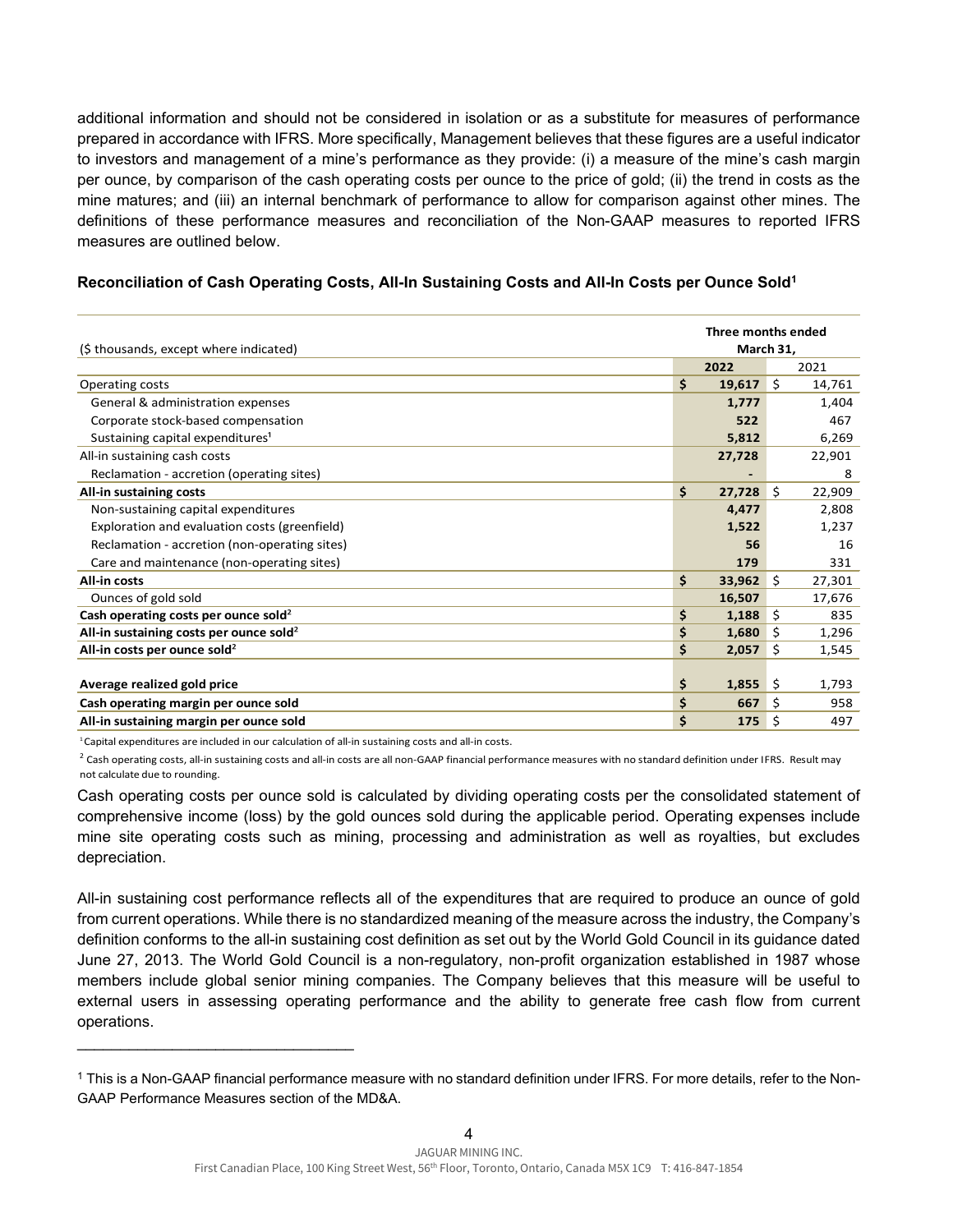The Company defines all-in sustaining costs as the sum of operating cash costs (per above), sustaining capital (capital required to maintain current operations at existing levels), corporate administration costs and sustaining exploration. All-in sustaining costs excludes capital expenditures for significant improvements at existing operations deemed to be expansionary in nature, exploration and evaluation related to growth projects, financing costs, debt repayments and taxes.

#### (\$ thousands) **2022** 2021 Sustaining capital<sup>1</sup> Primary development **\$ 3,827** \$ 3,217 Brownfield exploration **397** 280 Mine-site sustaining 2,644 2,644 2,644 2,644 2,644 2,644 2,644 2,644 2,644 2,644 2,644 2,644 2,644 2,644 2,644 2,644 2,644 2,644 2,644 2,644 2,644 2,644 2,644 2,644 2,644 2,644 2,644 2,644 2,644 2,644 2,644 2,644 2,644 2,6 Other sustaining capital<sup>2</sup> 128 **Total sustaining capital1 5,812** 6,269 Non-sustaining capital (including capital projects) $<sup>1</sup>$ </sup> Mine-site non-sustaining **3,774** 2,808 Asset retirement obligation - non-sustaining<sup>3</sup> **Total non-sustaining capital<sup>1</sup> 2,808 Total capital expenditures \$ 10,289** \$ 9,077 **Three months ended March 31,**

#### **Reconciliation of sustaining capital and non-sustaining capital expenditures1**

<sup>1</sup> Sustaining and non-sustaining capital are non-GAAP financial measures with no standard definition under IFRS. Refer to the non-GAAP Financial Performance Measures section of the MD&A. Capital expenditures are included in the calculation of all-in sustaining costs and all-in costs.

 $2$  Other sustaining and non-sustaining capital are related to Belo Office and others projects.

 $3$  Asset retirement obligation - non-sustaining is related to expenditures with dam closing projects. Payments related to the Company asset retirement obligation are classified as operating activities in accordance with IFRS financial measures.

#### **Reconciliation of Free Cash Flow1**

\_\_\_\_\_\_\_\_\_\_\_\_\_\_\_\_\_\_\_\_\_\_\_\_\_\_\_\_\_\_\_\_\_

| (\$ thousands, except where indicated)       |    | Three months ended<br>March 31, |          |  |
|----------------------------------------------|----|---------------------------------|----------|--|
|                                              |    | 2022                            | 2021     |  |
| Cash generated from operating activities     | \$ | $7,707$ \$                      | 6,466    |  |
| Adjustments                                  |    |                                 |          |  |
| Asset Retirement Obligation                  |    | 755                             |          |  |
| Sustaining capital expenditures <sup>2</sup> |    | (5,812)                         | (6, 269) |  |
| Free cash flow                               | \$ | $2,650$ \$                      | 197      |  |
| Ounces of gold sold                          |    | 16,507                          | 17,676   |  |
| Free cash flow per ounce sold                | Ŝ  | $161 \;$ \$                     | 11       |  |

 $<sup>1</sup>$  This is a non-GAAP financial performance measure with no standard definition under IFRS.</sup>

 $^2$  Further detail on the sustaining capital expenditures composition can be find on the reconciliation of sustaining capital and non-sustaining capital expenditures in the non-GAAP reconciliation in the file.

<sup>1</sup> This is a Non-GAAP financial performance measure with no standard definition under IFRS. For more details, refer to the Non-GAAP Performance Measures section of the MD&A.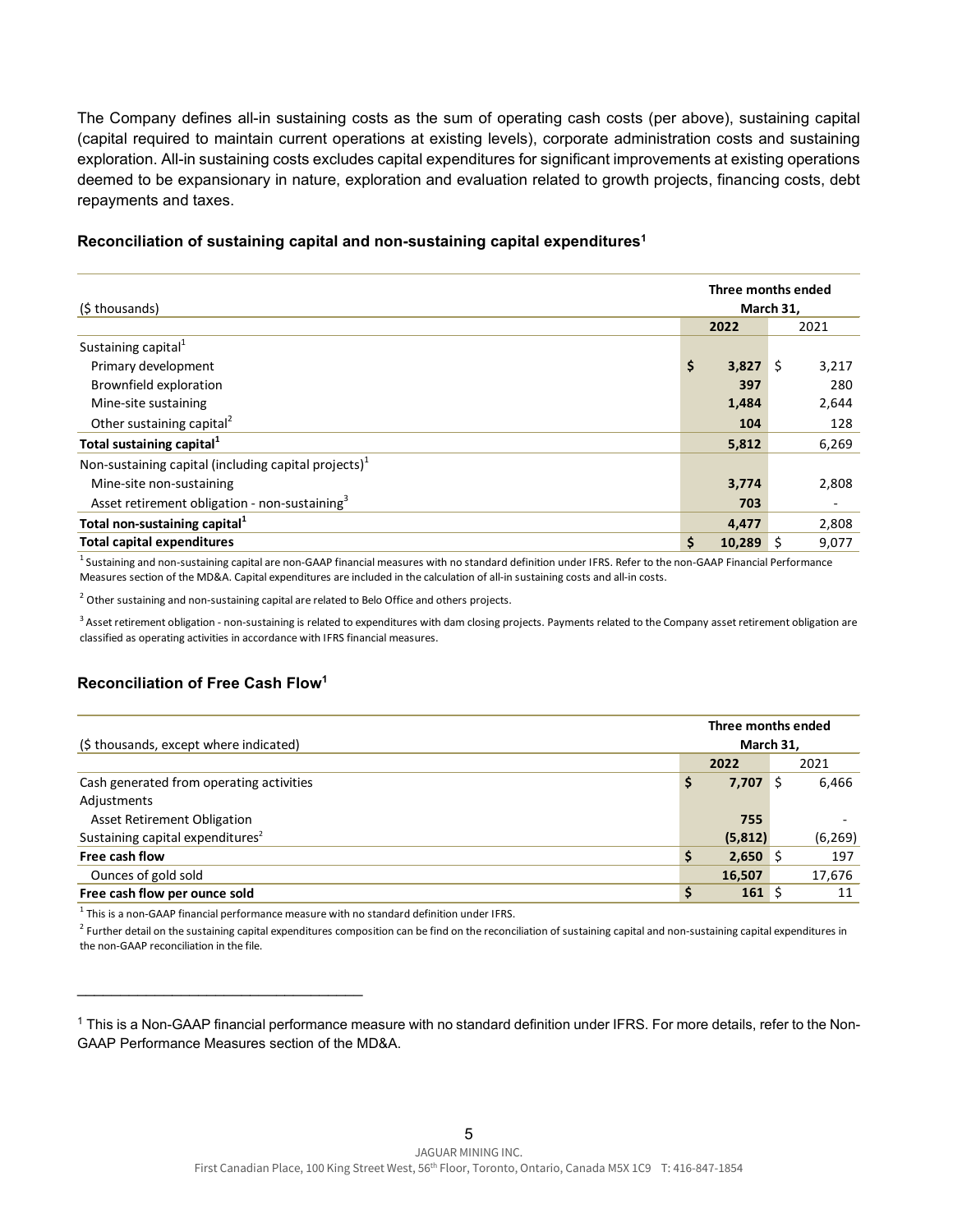### **Reconciliation of Net Income (Loss) to EBITDA and Adjusted EBITDA1**

| (\$ thousands, except where indicated)    | Three months ended |              |    |            |
|-------------------------------------------|--------------------|--------------|----|------------|
|                                           | March 31,          |              |    |            |
|                                           |                    | 2022         |    | 2021       |
| Net (loss) Income                         | \$                 | $(6,034)$ \$ |    | 6,109      |
| Income tax expense                        |                    | 2,396        |    | 1,894      |
| Finance costs                             |                    | 658          |    | 295        |
| Depreciation and amortization             |                    | 4,715        |    | 4,775      |
| <b>EBITDA</b>                             | \$                 | 1,735        | -Ŝ | 13,073     |
| Changes in other provisions and VAT taxes |                    | (67)         |    | 700        |
| Foreign exchange loss (gain)              |                    | 4,596        |    | (2, 292)   |
| Stock-based compensation                  |                    | 522          |    | 467        |
| Adjusted EBITDA <sup>1</sup>              | \$                 | $6,786$ \$   |    | 11,948     |
|                                           |                    |              |    |            |
| Weighted average outstanding shares       |                    | 72,461,569   |    | 73,501,972 |
| Adjusted EBITDA per share <sup>1</sup>    | \$                 | 0.09S        |    | 0.16       |

 $<sup>1</sup>$  This is a non-GAAP financial performance measure with no standard definition under IFRS.</sup>

## **Working Capital1**

| (\$thousands)                            | March 31,<br>2022 | December 31,<br>2021 |  |
|------------------------------------------|-------------------|----------------------|--|
| Cash and cash equivalents                | \$<br>$34,763$ \$ | 40,373               |  |
| Non-cash working capital                 |                   |                      |  |
| Other current assets:                    |                   |                      |  |
| Restricted cash                          | 547               | 501                  |  |
| Inventory                                | 15,487            | 14,546               |  |
| Recoverable taxes                        | 6,068             | 5,143                |  |
| Other accounts receivable                | 131               | 92                   |  |
| Prepaid expenses and advances            | 2,658             | 2,176                |  |
| <b>Current liabilities:</b>              |                   |                      |  |
| Accounts payable and accrued liabilities | (18, 983)         | (15,660)             |  |
| Notes payable                            | (3,038)           | (3,027)              |  |
| Lease liabilities                        | (1, 225)          | (1, 431)             |  |
| Current tax liability                    | (2,396)           |                      |  |
| Other taxes payable                      | (925)             | (935)                |  |
| Reclamation provisions                   | (7, 244)          | (6, 847)             |  |
| Legal and other provisions               | (3, 463)          | (2,941)              |  |
| Working capital <sup>1</sup>             | \$<br>$22,380$ \$ | 31,990               |  |

 $<sup>1</sup>$  This is a non-GAAP financial performance measure with no standard definition under IFRS.</sup>

\_\_\_\_\_\_\_\_\_\_\_\_\_\_\_\_\_\_\_\_\_\_\_\_\_\_\_\_\_\_\_\_\_

<sup>1</sup> This is a Non-GAAP financial performance measure with no standard definition under IFRS. For more details, refer to the Non-GAAP Performance Measures section of the MD&A.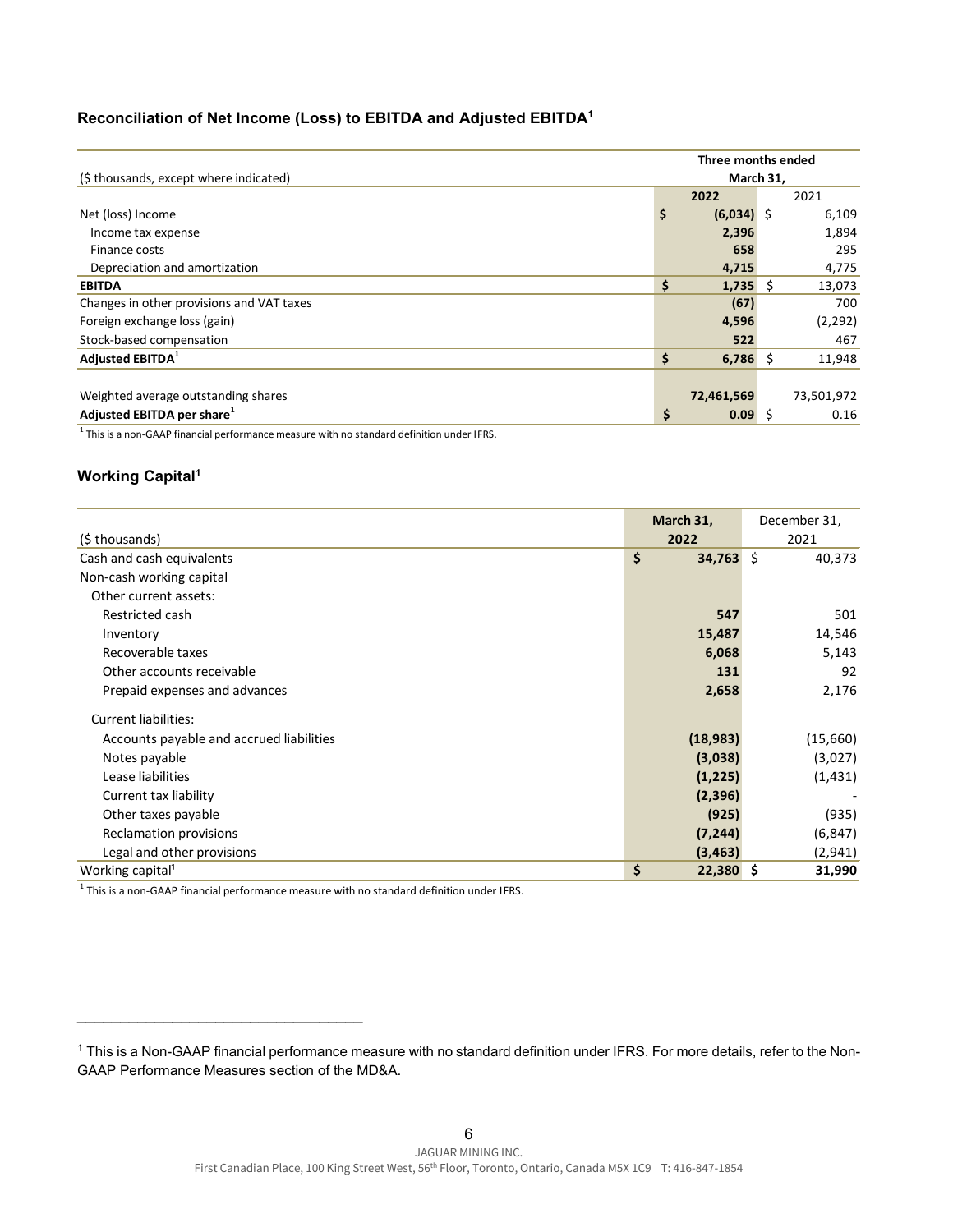#### **Qualified Person**

Scientific and technical information contained in this press release has been reviewed and approved by Jonathan Victor Hill, BSc (Hons) (Economic Geology - UCT), FAUSIMM, Vice President Geology and Exploration, who is also an employee of Jaguar Mining Inc., and is a "qualified person" as defined by National Instrument 43-101 - *Standards of Disclosure for Mineral Projects* ("NI 43-101").

#### **The Iron Quadrangle**

The Iron Quadrangle has been an area of mineral exploration dating back to the 16th century. The discovery in 1699–1701 of gold contaminated with iron and platinum-group metals in the southeastern corner of the Iron Quadrangle gave rise to the name of the town Ouro Preto (Black Gold). The Iron Quadrangle contains world-class multi-million-ounce gold deposits such as Morro Velho, Cuiabá, and São Bento. Jaguar holds the Third largest gold land position in the Iron Quadrangle with just over 25,000 hectares.

#### **About Jaguar Mining Inc.**

Jaguar Mining Inc. is a Canadian-listed junior gold mining, development, and exploration company operating in Brazil with three gold mining complexes and a large land package with significant upside exploration potential from mineral claims. The Company's principal operating assets are located in the Iron Quadrangle, a prolific greenstone belt in the state of Minas Gerais and include the Turmalina Gold Mine Complex and Caeté Mining Complex (Pilar and Roça Grande Mines, and Caeté Plant). The Company also owns the Paciência Gold Mine Complex, which has been on care and maintenance since 2012. The Roça Grande Mine has been on temporary care and maintenance since April 2019. Additional information is available on the Company's website at www.jaguarmining.com. **For further information please contact:**

Vernon Baker Chief Executive Officer Jaguar Mining Inc. vernon.baker@jaguarmining.com 416-847-1854

Hashim Ahmed Chief Financial Officer Jaguar Mining Inc. hashim.ahmed@jaguarmining.com 416-847-1854

### **Forward-Looking Statements**

*Certain statements in this news release constitute "forward-looking information" within the meaning of applicable Canadian securities legislation. Forward-looking statements and information are provided for the purpose of providing information about management's expectations and plans relating to the future. All of the forward-looking information made in this news release is qualified by the cautionary statements below and those made in our other filings with the securities regulators in Canada. Forward-looking information contained in forward-looking statements can be identified by the use of words such as "are expected," "is forecast," "is targeted," "approximately," "plans," "anticipates," "projects," "anticipates," "continue," "estimate," "believe" or variations of such words and phrases or statements that certain actions, events or results "may," "could," "would," "might," or "will" be taken, occur or be achieved. All statements, other than statements of historical fact, may be considered to be or include forward-looking information. This news release contains forward-looking information regarding, among other things, expected sales, production statistics, ore grades, tonnes milled, recovery rates, cash operating costs, definition/delineation drilling, the timing and amount of estimated future production, costs of production, capital expenditures, costs and timing of the development of projects and new deposits, success of exploration, development and mining activities, currency fluctuations, capital requirements, project studies, mine life extensions, restarting suspended or disrupted operations, continuous improvement initiatives, and resolution of pending litigation. The Company has made numerous assumptions*  with respect to forward-looking information contained herein, including, among other things, assumptions about the estimated timeline *for the development of its mineral properties; the supply and demand for, and the level and volatility of the price of, gold; the accuracy of reserve and resource estimates and the assumptions on which the reserve and resource estimates are based; the receipt of necessary permits; market competition; ongoing relations with employees and impacted communities; political and legal developments in any jurisdiction in which the Company operates being consistent with its current expectations including, without limitation, the impact of any potential power rationing, tailings facility regulation, exploration and mine operating licenses and permits being obtained and renewed and/or there being adverse amendments to mining or other laws in Brazil and any changes to general business and economic*